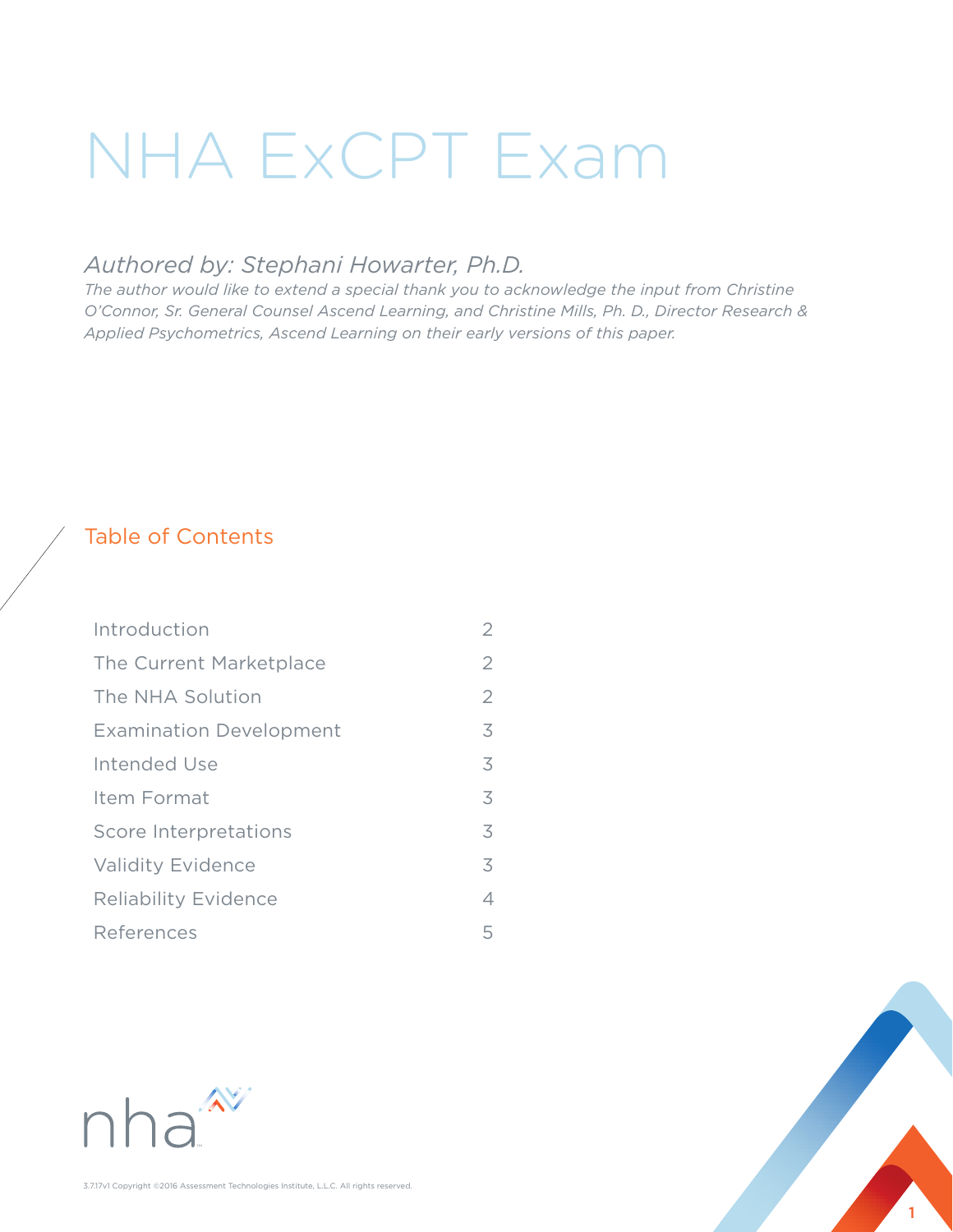### Introduction

The Exam for the Certification of Pharmacy Technicians (ExCPT), as produced by the National Healthcareer Association (NHA), is a high-stakes certification examination with the purpose of evaluating the knowledge associated with the performance of tasks required for entry-level practice as a pharmacy technician. This report explains the current marketplace for pharmacy technician certification exams. The NHA ExCPT exam development process is outlined along with analyses conducted to assess the quality of the exam development process and the valid use of scores. Finally, additional resources available for those that use the ExCPT exam are summarized.

#### **THE CURRENT MARKETPLACE**

In the pharmacy technician certification space, there are three types of consumers: individual certification candidates, employers of pharmacy technicians, and pharmacy technician educators. These consumer groups have different priorities in selecting a certification provider. Individual consumers are looking at employer acceptance of the credential, price, convenient testing location, quality preparation tools, and customer service. Employers look to the quality of the certification program (see the Exam Development section on page 3), the support services provided to the employer to assess the readiness of employees to challenge the examination, the alignment of the examination to the employer's workforce needs, and the cost impact on training in the workforce. Educators choose a certification partner that supports student success throughout the training program and acceptance of potential employers of the certification credential.

NHA competes with other certification exam sponsors in the pharmacy technician marketplace, except where competition has been foreclosed by legislation or regulation. NHA is actively working to pull down these unnecessary barriers to consumer choice.

#### **THE NHA SOLUTION**

The ExCPT, as produced by the National Healthcareer Association (NHA), has been developed in accordance with the Standards for Educational and Psychological Testing (2014), following rigorous best practices in the testing industry. The ExCPT is the preferred certification for many consumers, particularly employers and educators, because NHA has invested substantially in both the examination and its support services. The development of the ExCPT exam will be the focus of this white paper.

As an example of support services, NHA has developed certification preparation materials geared to adult learners such as practice examinations that are linked to content and provide immediate explanations for incorrect answer selections. NHA supports instructors, teaching in either school programs or employer training programs, by providing data analytics to identify topics for which additional training is needed by individuals, or for the class as a whole.

NHA also offers best-in-class customer support, receiving industry-high customer satisfaction ratings. Certification candidates are guided through the process from start to finish to ensure that they understand the eligibility requirements, register to take the examination at a convenient testing site, and have access to their examination results. ExCPT credential holders rely on quality service in obtaining continuing education units and recertification.

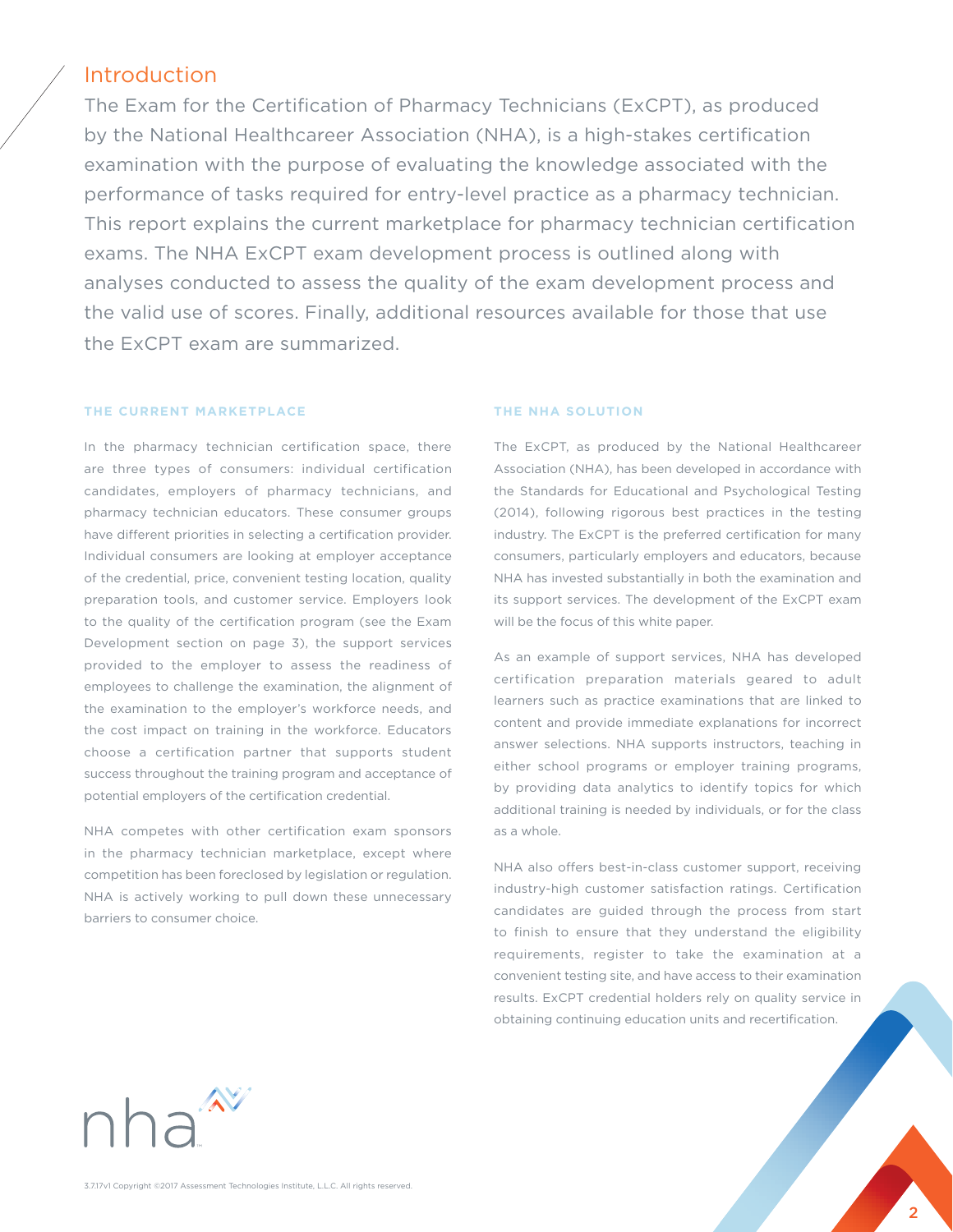#### **EXAMINATION DEVELOPMENT**

The test development process is outlined in the following sections as evidence to the reliability of the ExCPT exam and the validity of the score inferences.

#### Intended Use

The ExCPT is a high-stakes certification examination with the purpose of evaluating the knowledge and skills associated with the performance of tasks required for entrylevel practice as a pharmacy technician. It is intended for use for certification of pharmacy technicians and the award of pharmacy technician credentials. The examination is not intended to be a direct predictor of job performance in the pharmacy technician field. The fundamental mandate governing the examination is to assess whether or not an entry-level candidate has successfully demonstrated the minimum core competencies necessary to be certified as a pharmacy technician.

#### Item Format

The ExCPT items are in a 4-option multiple choice format with a single correct answer. The items are assembled into a test form according to the content domain topic percentages set forth in the test plan, described further in the Validity Evidence section below, and critical thinking levels required by the test plan. Each examination form is comprised of 100 scored items plus an additional 20 unscored pretest items. All scored responses are assessed as correct or incorrect, with no partial credit awarded for any item and no penalty for guessing.

#### **SCORE INTERPRETATIONS**

The ExCPT exam is a pass/fail exam with a range of possible scaled scores from 200 to 500. Scores across all forms of the ExCPT examination are equated and are directly comparable. The cut score for the exam is a score of 390. A candidate's score is compared to this cut score and scores of 390 or higher are passing scores. If a candidate fails the exam, he or she will receive a score report with a diagnostic breakdown of his or her performance in the major content domains. Candidates who fail the exam must wait at least one month before retaking the exam. Those candidates

that are unsuccessful after two additional attempts will be required to wait one year before testing again.

#### **VALIDITY EVIDENCE**

The ExCPT is developed in adherence to the Standards for Educational and Psychological Testing (2014) proffered by the American Education Research Association, American Psychological Association, and National Council on Measurement in Education. The ExCPT has maintained accreditation by the National Commission for Certifying Agencies (NCCA) since the accreditation was first awarded in 2008, including full reaccreditation in 2013. This provides assurance that the examination has undergone repeated, extensive evaluation by an accrediting agency and consistently has demonstrated a high level of quality as a valid and reliable assessment instrument. The process for examination development for the ExCPT is consistent with industry best practice for high-stakes certification examinations.

An exam score is considered valid if it measures what it intends to measure and nothing else. Gathering validity evidence is an ongoing process from building the exam to post-administration. Therefore, validity is considered a matter of degree for an exam and not all or none. The test score, interpretation, and proposed uses are evaluated for validity evidence, not the test itself.

Building content validity evidence rests on the appropriateness of the test content and the procedures followed in specifying and generating the test content. The ExCPT exam was constructed using content that directly aligns with the objectives of the test blueprint, outlined by subject matter experts. The detailed test plan (which may also be referenced as the content outline or examination blueprint) is based on the results of a nationwide job analysis study, in which pharmacists, pharmacy technicians, pharmacy technician employers, and pharmacy technician educators across the nation responded to a survey asking about the frequency and importance of tasks performed in the field. An email link to the survey was sent to approximately 12,000 individuals, as well as posted in state association newsletters and made available on several social media websites specific to the pharmacy technician



3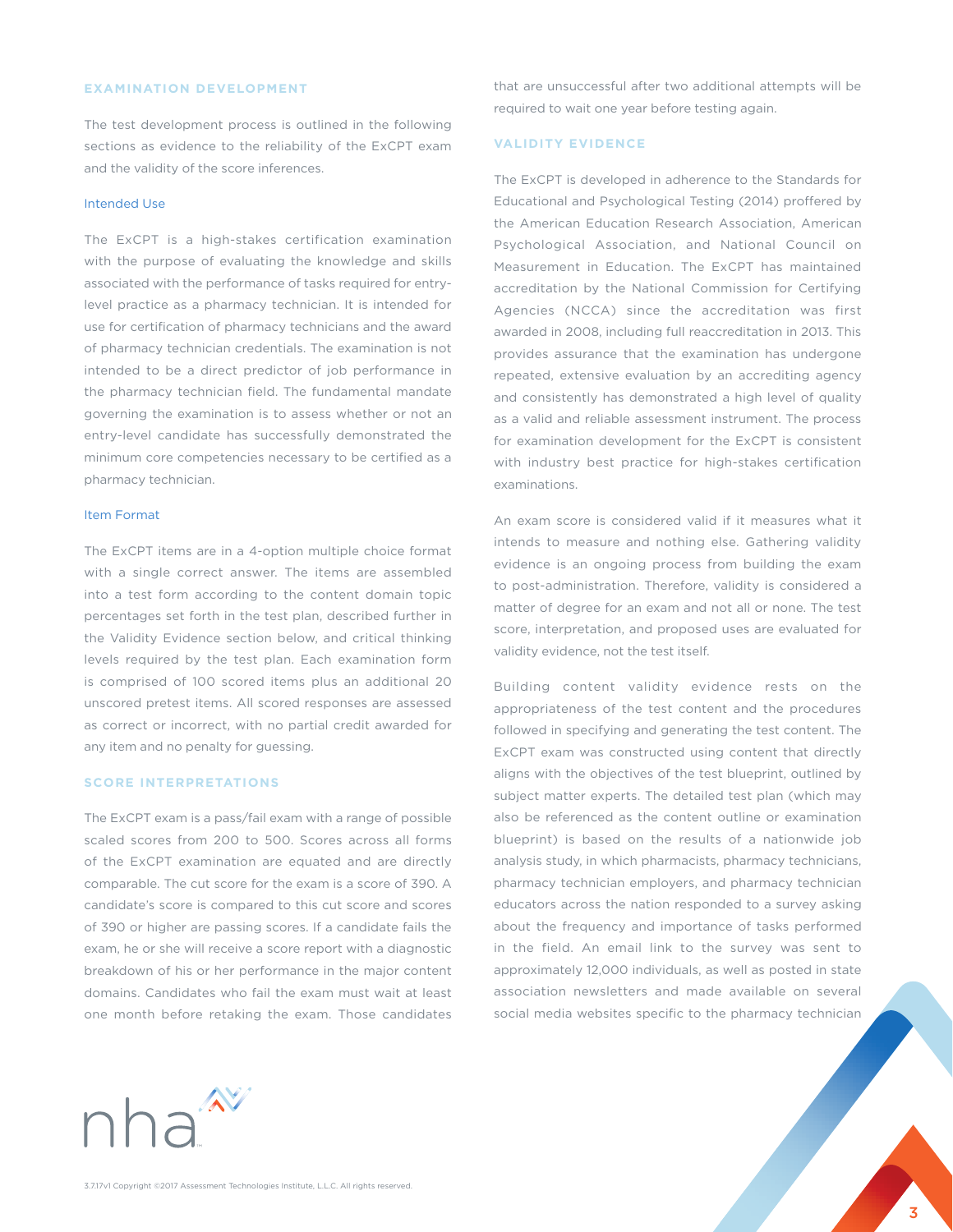industry. Based on the data obtained from these survey responses, psychometrician-facilitated discussions of the job analysis committee, composed of subject matter experts, are conducted to organize the test plan into three major content domains. The final deliverable from this process is the exam content specifications (subtopics for each of the major domains). The current test plan includes 90 exam specifications. A group of trained test developers and content subject matter experts build each examination form strictly to meet these exam specifications. The current test plan is available for downloading at http://www.nhanow. com/certifications/pharmacy-technician.

Items that pass through item review are then sent through a bias review process in which a committee of 4-5 individuals, who are trained in fairness and sensitivity standards, read each item for potential bias or inflammatory wording. Any items flagged at this step must be revised prior to use or rejected. This is done to examine potential sources of construct-irrelevant variance, extraneous factors that are unrelated to what the test is intended to measure. Although the bias review committee completes a qualitative check of all items on the examination to ensure items are not biased toward any particular demographic group, additional quantitative item level analyses are conducted to flag items where performance is different for subgroups of interest (e.g., gender and ethnicity). Differential item functioning and test speededness analysis results are conducted. Administration summary statistics of the exam are tracked and kept in the Technical Manual.

Before a first form for a new blueprint is released for use, it is placed in a provisional scoring environment. Psychometricians evaluate how items are performing on an initial representative sample of candidates. These items are all evaluated based on psychometric principles such as the proportion responding correctly and the correlation between the candidates' performance on each item and the performance on the examination as a whole. After all items have been assessed and the final set of items meeting the required level of performance identified, a cut score study is conducted with content subject matter experts who rate the difficulty level of each item as it relates to an established definition of a minimally qualified practitioner. These ratings

nha<sup>2</sup>

are transformed into a passing score and the subject matter expert committee reviews the impact data relative to this passing score for acceptability. The results of the cut score study are presented to the NHA Certification Governing Board (an independent board who oversee examination development and administration) for approval prior to implementation.

#### **RELIABILITY EVIDENCE**

The reliability of test scores is a precondition for their validity, but not the whole of validity. Reliability refers to the consistency of test scores across different administrations of the same test, alternate forms, or other parallel test forms. In more concrete terms, if test scores fluctuate a great deal over time, forms, or items, the test may not be able to measure what it is supposed to measure regardless of the validity evidence available (Thompson, 2003). It is important to note that tests themselves do not have reliability, only the test scores derived from them do. Reliability of test scores is a function of both the test and the examinees to whom the test is administered (Thompson & Vacha-Haase, 2000). Although, like all other standardized tests, NHA's reliability findings will not directly transfer to individual test takers to the degree that test takers are similar to the sample used for the reliability study, users can reasonably expect comparable reliability of test scores on the ExCPT.

The focus of a reliability study is dependent on how scores are expected to generalize or remain consistent. In the case of the ExCPT, the primary interest is in how scores might be expected to generalize to parallel tests constructed of different items. Subsequent forms developed with the same test plan are built from the pretest items that have appropriate statistical properties and according to the same test specifications. Because the item statistics are known for these items, the overall test statistics for the subsequent forms are inferred and scores can be statistically equated to account for differences in the difficulty level. Additionally, reliability estimates are calculated for each major content domain (as well as overall) to ensure that items of similar content are indeed performing in a manner that is consistent with expectations. The reliability estimates and standard error of measurement (SEM) for the major and minor subscales on the ExCPT can be found in the Technical Manual.